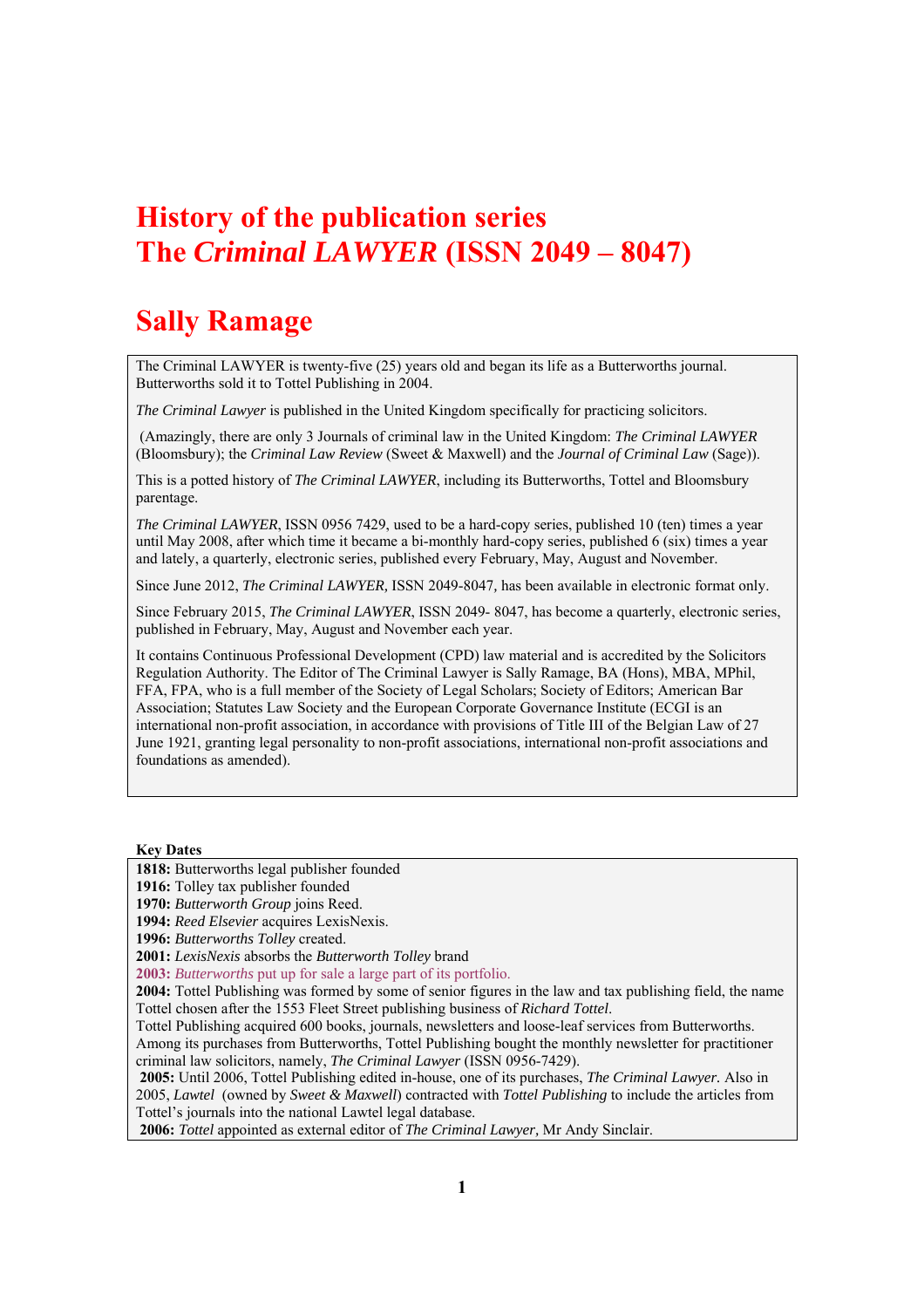**2006:** The Criminal LAWYER had in its regular contributor team, Sally Ramage, who was contracted to *Sweet & Maxwell* as annotator of the **UK Fraud Act 2006** (chapter 35) for *Current Law Statutes Annotated*, the licensed annotator of UK statutes. (The Fraud Act 2006 is an Act to make provision for, and in connection with, criminal liability for fraud and obtaining services dishonestly).

**2006:** *The Criminal LAWYER* has as its editor Sally Ramage, who was contracted to **annotate** the first Private Bill annotated in Sweet & Maxwell's *Current Law Statutes Annotated,* namely, the **UK International Development (Reporting and Transparency) Act 2006** (chapter 31 -an Act to require the Secretary of State to report annually on total expenditure on international aid and on the breakdown of such aid, and in particular on progress towards the target for expenditure on official development assistance to constitute 0.7 per cent of gross national income; to require such reports to contain information about expenditure by country, about the proportion of expenditure in low income countries and about the effectiveness of aid expenditure and the transparency of international aid; and for connected purposes). **2007:** Sally Ramage signed a contract to become editor of *The Criminal LAWYER*. Ramage had been part of the writing team for *The Criminal LAWYER*. Sally Ramage then established a website page for *The Criminal LAWYER* at http://www.sallyramage.net.

**2008:** Sally Ramage received Solicitors Regulatory Authority's approval for *The Criminal LAWYER* to become an approved Continuous Professional Development (CPD) Provider.

**2008:** *Thomson Reuters* (which owns Sweet & Maxwell) decided to move the full contents of *The Criminal LAWYER* into its international legal database, *Westlaw.*The *Westlaw* legal database has many international corporate and government subscribers and hundreds of university law schools throughout the world subscribe to Westlaw which carries the full versions of all articles, papers and case commentaries.

**2008:** In the Court of Appeal in *R v Whittle and others* **[2008] EWCA Crim 2560**, para 2 of the decision, cited article by Sally Ramage (*The Criminal LAWYER*, No.178, 2008,5-6). *R v Whittle* was the first prosecution to be brought under the 2002 Enterprise Act. *The three Applicants were the first three individuals to be convicted of offences under the Enterprise Act 2002. The three, Whittle, Allison and Brammar had no previous criminal records and quickly pleaded 'guilty' of price-fixing and bid-rigging of marine hose supplied worldwide by Dunlop (Oil and Marine) Ltd. They had attended an n offshore Technology Conference in Texas, United State (US) where authorities recorded their clandestine meetings and they were arrested. Before US investigations had begun they confessed to the UK authorities and so were allowed to return to the UK to face cartel charges. They were convicted and sentenced and appealed against their respective sentences of three years, three years and 30 months and all three were disqualified from company directorship for 7 years, 7 years and 5 years respectively, under the 1986 Company Directors Disqualification Act, s2. The Appeal Court reduced their sentences to 30 months, 30 months and 20 months respectively*).

**2009:** In May 2009, *The Criminal LAWYER* was redesigned and sports a new cover.

**2009:** By June 2009, *Bloomsbury Publishing* had completed its purchase of *Tottel Publishing* (for over six million pounds sterling) and renamed Tottel as *Bloomsbury Professional*.

**2009:** *The Criminal LAWYER* editor Sally Ramage contracted with Thomson Reuters to annotate the extensive **UK Policing and Crime Act 2009** (chapter 26- an Act to make provision about the police; to make provision about prostitution, sex offenders, sex establishments and certain other premises; to make provision for reducing and dealing with the abuse of alcohol; to make provision about the proceeds of crime; to make provision about extradition; to amend the Aviation Security Act 1982; to make provision about criminal records and to amend the Safeguarding Vulnerable Groups Act 2006 and the Safeguarding Vulnerable Groups (Northern Ireland) Order 2007; to confer, extend or facilitate search, forfeiture and other powers relating to the United Kingdom's borders or elsewhere; to make further provision for combating crime and disorder; to repeal redundant provisions; and for connected purposes).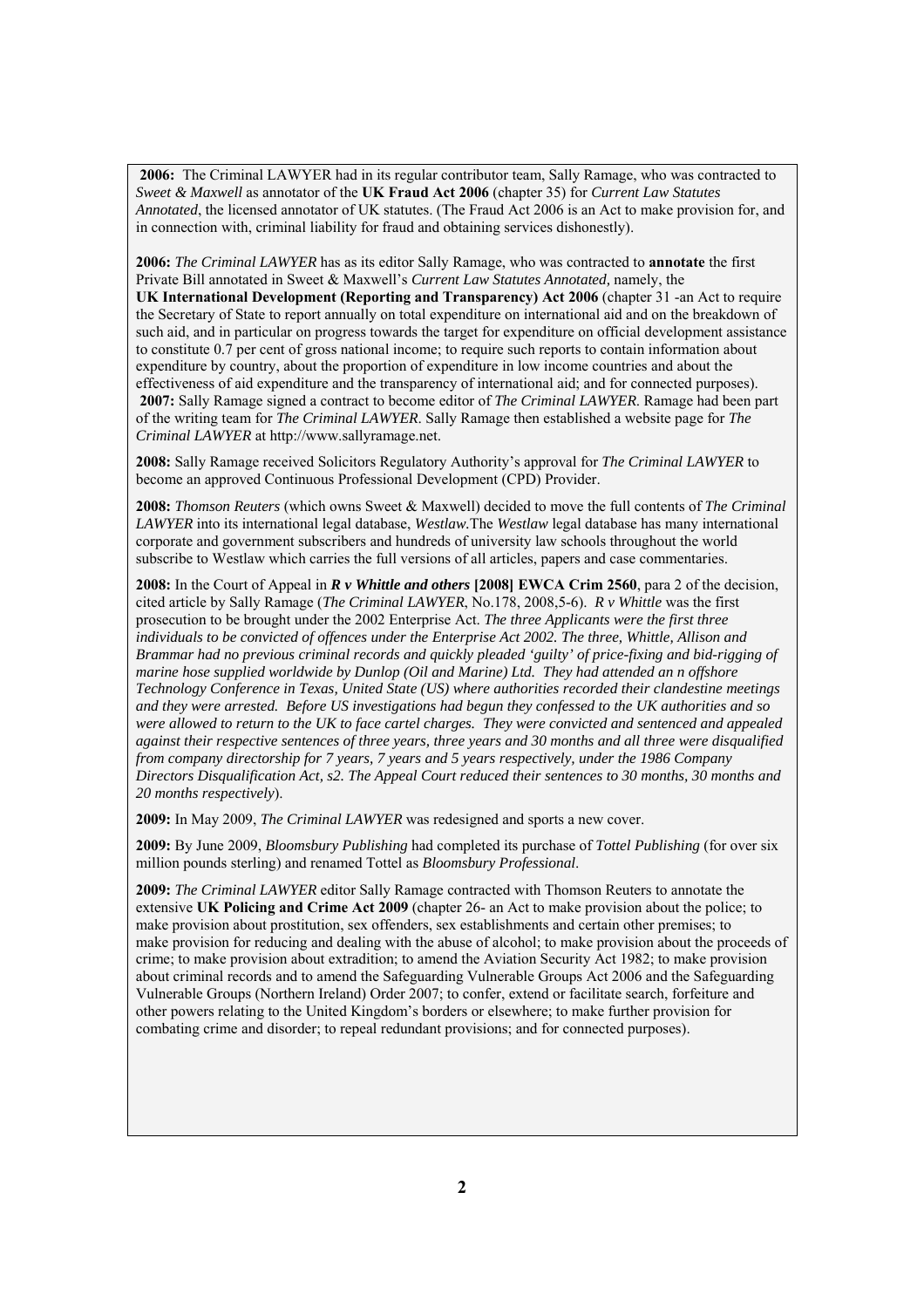**2009:** *The Criminal LAWYER* editor Sally Ramage contracted with Thomson Reuters to annotate the extensive **UK Local Democracy, Economic Development and Construction Act 2009** (chapter 20 - an Act to make provision for the purposes of promoting public involvement in relation to local authorities and other public authorities; to make provision about bodies representing the interests of tenants; to make provision about local freedoms and honorary titles; to make provision about the procedures of local authorities, their powers relating to insurance and the audit of entities connected with them; to establish the Local Government Boundary Commission for England and to make provision relating to local government boundary and electoral change; to make provision about local and regional development; to amend the law relating to construction contracts; and for connected purposes).

**2010:** *The Criminal LAWYER* editor Sally Ramage contracted with Thomson Reuters to annotate the **UK Crime and Security Act 2010** (chapter 17 - an Act to make provision about police powers of "stop and search"; about the taking, retention, destruction and use of evidential material; for the protection of victims of domestic violence; about injunctions in respect of gang-related violence; about anti-social behaviour orders; about the private security industry; about possession and use of electronic communications devices in prison; about air weapons; for the compensation of victims of overseas terrorism; about licensing the sale and supply of alcohol; about searches in relation to persons subject to control orders; and for connected purposes).

 2010: *The Criminal LAWYER* editor Sally Ramage contracted with Thomson Reuters to annotate the **UK Bribery Act 2010** (chapter 23 -an Act to make provision about offences relating to bribery; and for connected purposes).

**2010:** *LexisNexis* contracted with *Bloomsbury Professional* for the legislation contents (only) as published in *The Criminal LAWYER* - as alerts to its own subscription customers.

# **Some articles published in** *The Criminal Lawyer* **(also in** *Westlaw* **electronic database;** *Lawtel* **database and** *The British Library***)**

1. 2008 Amendments of the Proceeds of Crime act 2002 and other legislation that combats terrorist financing.

2. Human Rights and terrorists. 3.Compensation for Pension Scheme frauds.

4.Covert surveillance.

5. A new kind of criminal law.

6.Accessorial liability and withdrawal.

7.Hearsay evidence- the principles-such as they are.

8.Criminal cartels.

9.Gross Negligence Manslaughter.

10.Combat the Trafficking of Women and Children.

11.Break in- make my Criminal Justice policy.

12.Sport: Crime and Consent.

13.Presumed innocent? From Salem to Soham.

14.From Reivers to Speeders: Anglo-Scots Cross-border Crime and Policing.

15.Gross Negligence Manslaughter and illegal activity.

16.Tactical voting and vote bartering.

17.The Supreme Court: a separation of powers or a union of laws?

18.Obtaining a money transfer by deception.

19.The Coroner: Recent legislative aspects.

20.The Trial of Saddam Hussein.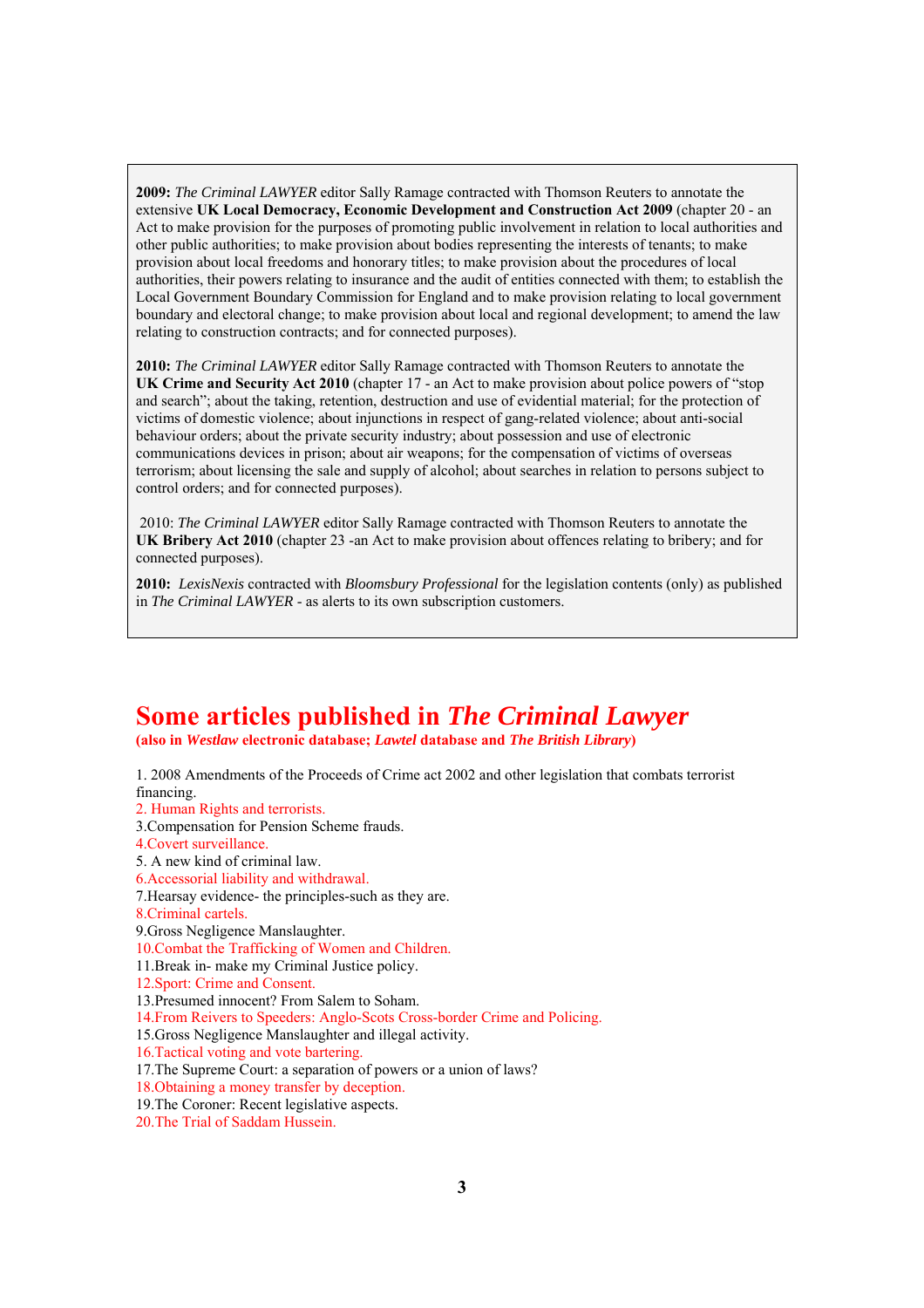21.A Visible Authority.

22.Duress: Voluntary Joining of Criminal Associations.

23.The UK Fraud Offence Bill- a critical analysis.

24.The Computer and Internet Crime Conference 2005.

25.Unlawful act manslaughter and assisting drug-abuse injection.

26.Cutting the sinews of crime.

27.The Criminal Justice Act 2003 and changes to extended sentences.

28.Conspiracy to defraud and drafting particulars of indictment.

29.Finding a balance for tackling anti-social behaviour.

30.Not-for-Profit organisations and the combating of terrorist financing.

31.Provocation: The Privy Council re-enters the fray.

32.Vulnerable adults and the Criminal Justice system in England and Wales: proposals for reform.

33.The defence of necessity and the supply of cannabis.

34.When stalkers become violent: the threat to public figures and private lives.

35.Non-consensual horseplay and involuntary manslaughter.

36.Crooks and culpability: a study of fraud and fraudsters.

37.Jury directions on provocation.

38.Are the victims of lust expendable?

39.Voluntary intoxication inducing mistaken belief: no defence to murder.

40.Intermediaries and s29 of the Youth Justice and Criminal Evidence Act 1999.

41.Corporate killing: justice at last.

42.The revised Police PACE Codes of Practice: An Englishman's home was his castle?

43.Conspiracy and drug trafficking.

44.Severe personality disorder and its implications for release of Lifers and 'determinate sentence' prisoners.

45.The new arrest powers – some food for thought.

46.Culpability or consequences?

47. Joint enterprise and unforeseen consequences.

48.Tribunals, show trials and judicial legitimacy.

49.Obtaining property or pecuniary advantage by deception now classed as fraud.

50.The *mens rea* of incitement.

51.The scope of actual bodily harm (ABH)- cutting it fine in the Divisional Court.

52.Reports for courts- risk assessment and pre-sentence reporting.

53.Tackling the trafficking of women and children- Part 2.

54.The charge of arson.

55.The law of unintended consequences- a perspective on the draft Directive on

Criminal Measures to enforce Intellectual Property law.

56.Intercountry or transnational organised crime.

57.The meaning of actual bodily harm.

58.Extradition and mutual assistance – a changing landscape.

59.Willing accomplices: third- party complicity in the policy of 'extraordinary renditions' under International Criminal law.

60.The law on controlled drugs – some recent and proposed changes.

61.Incitement and victims as parties to crime.

62.Sexual assault and the Sexual Offences Act 2003 – a touch too far.

63.Legal Aid- some international comparisons.

64.Self-defence and motive for revenge.

65.A singularly delicate relationship: 'Silence and the waiver of Legal Professional Privilege'.

66.Unlawful act manslaughter and affray.

67.Contestability and the future of the probation service.

68.*Mens rea* and the 'purpose of obtaining sexual gratification'.

69.Criminal powers and the HMRC.

70.Gross negligence manslaughter in heroin addict case.

71.Human Trafficking in 2008- blowing way some myths.